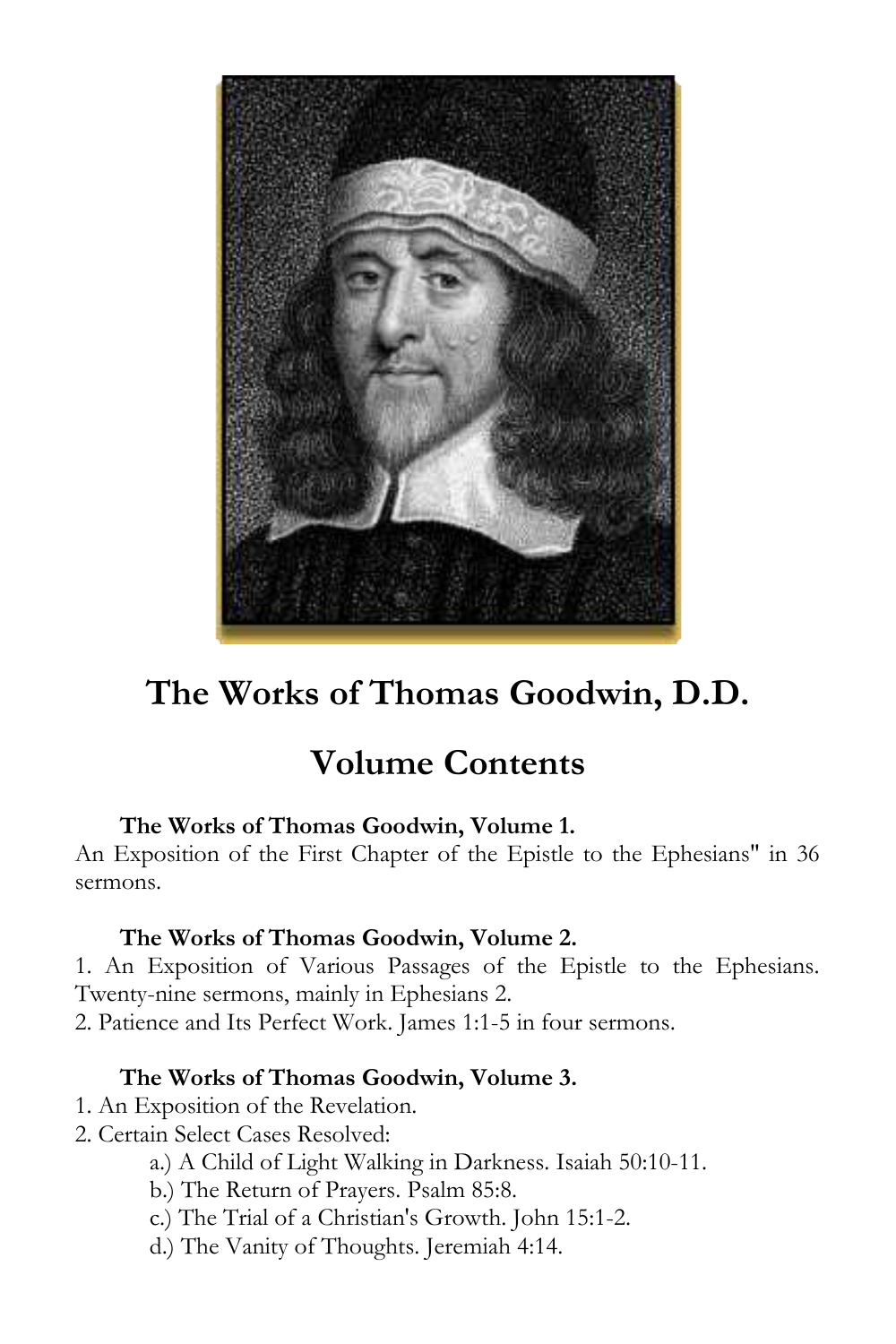## **The Works of Thomas Goodwin, Volume 4.**

1. Christ Set Forth. Romans 8:34.

2. The Heart of Christ in Heaven Towards Sinners on Earth. John 13:1. Hebrews 4:15.

3. Aggravation of Sin. Romans 7:13. Romans 1:21. Romans 2:4-5.

4. Encouragements to Faith. John 6:37-38.

5. The Glory of the Gospel. Two sermons on Colossians 1:26-27.

6. A Discourse of the Glory of the Gospel. A longer treatise on Colossians 1:26-27.

7. The Knowledge of God the Father, and His Son Jesus Christ. 1 Corinthians 8:6.

## **The Works of Thomas Goodwin, Volume 5.**

- 1. Christ the Mediator. (Makes up the bulk of this volume.)
- 2. The Supremacy of Christ Above Moses. Hebrews 12:25-29, Haggai 2:5-9.

3. The Reconciliation of the People of God by Christ's Death. Ephesians  $2:14-16.$ 

4. The One Sacrifice. Hebrews 10:4-7.

5. Reconciliation by the Blood of Christ. Colossians 1:20.

6. Three sermons on Hebrews 1:1-2.

## **The Works of Thomas Goodwin, Volume 6.**

"The Work of the Holy Ghost in Our Salvation."

## **The Works of Thomas Goodwin, Volume 7.**

- 1. Of the Creatures, and the Condition of Their State by Creation.
- 2. Of Gospel Holiness in the Heart and Life.
- 3. Of the Blessed State of Glory Which the Saints Possess After Death.
- 4. Three Several Ages of Christians in Faith and Obedience.
- 5. Man's Restoration by Grace.
- 6. On Repentance. Two sermons on Zephaniah 2:1-3.

## **The Works of Thomas Goodwin, Volume 8.**

"The Object and Acts of Justifying Faith."

## **The Works of Thomas Goodwin, Volume 9.**

1. A Discourse of Election &c.

2. A Discourse of Thankfulness, which is Due to God for His Benefits and Blessings. Psalm 100:4.